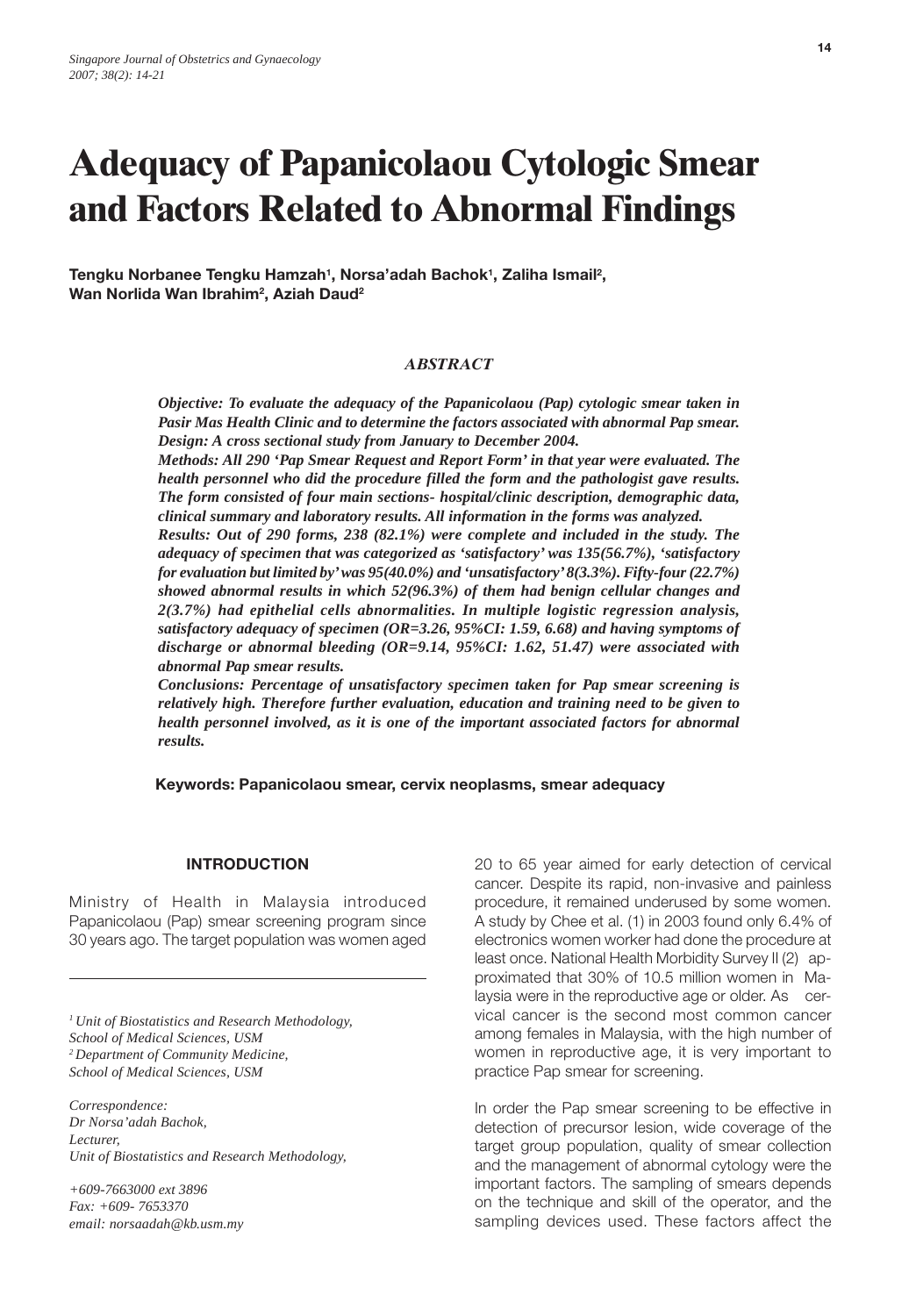coverage of sampling of the whole transformation zone. Sufficient specimens need to be ensured to allow detection of abnormal findings. Poorly taken smears might contribute to false-negative results (3, 4). An unsatisfactory report necessitates patient retesting, the result of which is added health care cost and patient inconvenience. Therefore, the aims of this study were to evaluate the adequacy of the Pap smear specimen taken in Pasir Mas Health Clinic and to determine the factors associated with abnormal Pap smear results.

### **METHODS**

A cross sectional study was carried out at Pasir Mas Health Clinic. It is the public health clinic that offers maternal and child health care in Pasir Mas district, one of ten districts in Kelantan. We reviewed all 'Pap Smear Request and Report Form' from 1<sup>st</sup> January to 31<sup>st</sup> December 2004. The form was used in all health centers and hospitals in Kelantan. It has four parts, which were the patient's demographic data, hospital or clinic description, clinical summary and laboratory reports. The first, second and third parts were completed by the health personnel who did the Pap smear procedure, while the fourth part by the pathologist in Kota Bharu Hospital who reviewed the specimen.

The information included in the clinical summary are last menstrual period, method of contraception, hormonal status, symptoms and signs, indication for Pap smear and date of last Pap smear. The fourth part included reports on adequacy of the specimen, general categorization and descriptive diagnosis. The report was based on the Bethesda System Criteria 1991 that were satisfactory for evaluation, 'satisfactory but limited by' and unsatisfactory for evaluation. For 'satisfactory but limited by' cases, the cytology report noted whether it was limited by inadequate squamous epithelial cells, lack of endocervical cells transformation zone component, poor fixation, air drying artifact, blood thick smear, thick inflammatory exudates or lack of clinical data. Reasons for unsatisfactory report include broken slaid, scanty squamous epithelial component, obscuring blood, inflammation, thick areas or poor fixation and air drying artifact. General categorization and descriptive diagnosis were reported as within normal limits, benign cellular changes (BCC) due to reactive changes or infection, and epithelia cells abnormalities that were squamous cells and glandular cells abnormalities. All forms, total of 290, were included and reviewed in this study. Permission was taken from Pasir Mas Medical Officer of Health. All of the smears were taken as screening and method used to analyse the smear was conventional method.

Statistical analysis

Age, parity and age at marriage were presented as mean and standard deviation (SD) as they were normally distributed. The mean age, parity and age of marriage between normal and abnormal Pap smear results group were compared by independent t test. The categorical variables were expressed as frequency and percentage. Chi square test or Fisher's Exact test was used accordingly to determine the associated factors for abnormal results in univariate analysis. Level of significance was set at 0.05.

Multiple Logistic Regression was applied to determine the associated factors for abnormal result, as the variable under interest was binary in nature. All variables were included in the multivariate analysis. Backward and forward stepwise logistic regression was used. The final model was obtained by using likelihood ratio test based on maximum likelihood estimates. The fit of the final model was checked by applying Hosmer Lemeshow test, overall classification of correct outcome and area under the receiver operating characteristic (ROC) curve. The multivariate analysis results were presented with adjusted odds ratio (OR), and its 95% confidence interval (95%CI) and P values. Data entry and data analysis were done using Statistical Package for Social Science (SPSS) Version 12.0.

#### **RESULTS**

Fifty-two (17.9%) forms were excluded from the study due to its incompleteness. The mean age was 34.9 (SD 8.1) year and mean parity was 4.1(SD 2.4) with range of 1 to 12 children. The mean age at marriage was 22.4(SD 4.4), ranged from 15 to 41 years. Two hundred and thirty four (98.3%) was Malays and others were Siamese. The descriptive results of clinical summary and Pap smear findings were presented in table 1.

Majority of the women did the Pap smear at perimenopausal (92.0%) and without any symptom at the presentation (97.1%). Common methods used to acquire sample were using cervical scrape or combination of scrape with endocervical brush. Only 136(56.7%) of the sample taken were satisfactory and 8(3.3%) were unsatisfactory, others were 'satisfactory but limited by'.

Most of the findings were within normal limit, 183(77.0%). BCC due to reactive changes was mainly due to inflammation and also atrophy with inflammation. The causes for BCC due to infection were coccobacillis, Candida spp and Actinomycess spp. The squamous cell abnormality found in one woman was due to Human Papiloma Virus (HPV) while the glandular cells change was atypical glandular cells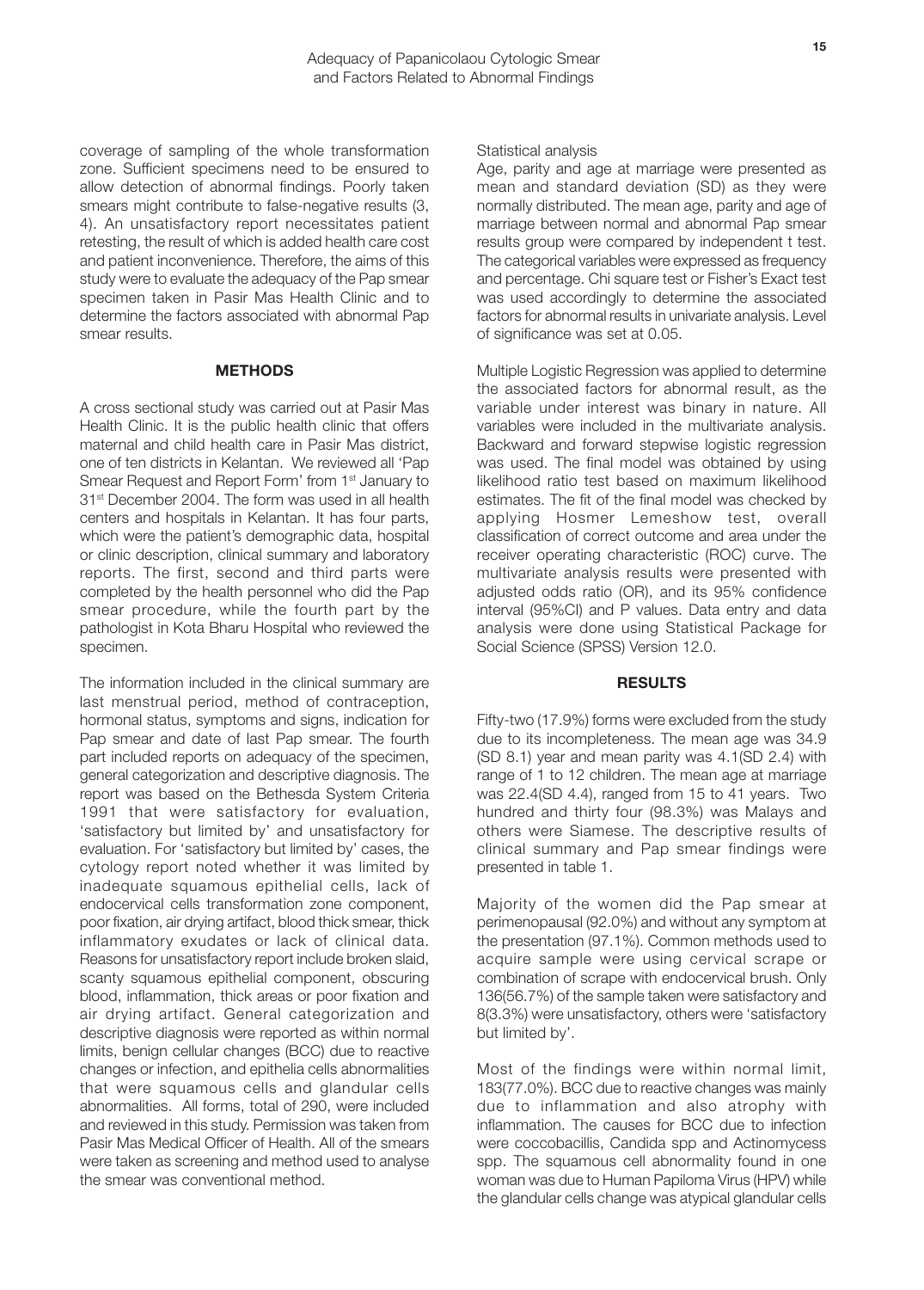of undetermined significance (AGUS).

To determine the associated factors for abnormal result, the 'satisfactory but limited by' group was grouped together with unsatisfactory for evaluation, as unsatisfactory result group, total of 103 samples. Univariate analysis showed that the mean age, age at marriage and parity was not significantly difference between the normal and abnormal results. However, adequacy of specimen, present of symptoms at presentation and method of contraception were the significant associated factors (table 2).

The final model for associated factors for abnormal result by multiple logistic regression was shown in table 3. The significance factors were satisfactory smear with OR=3.26 (95%CI: 1.59, 6.68) and present of symptom, OR=9.14 (95%CI: 1.62, 51.47) when adjusted for age, parity, age at marriage, condition of cervix and contraceptive used.

## **DISCUSSION**

The percentage of satisfactory and unsatisfactory smear in this study was 56.7% and 3.3% respectively, comparable to the study by Migliore et al. (5). He reported that the satisfactory smear ranged from 60% to 70% and unsatisfactory smear was 1.7% to 4.2%. A range of 2.6% to 6.8% of inadequate cervical cytology has been reported by Wilson et al. (6). Sixteen point five percent (16.5%) of cervical smear were classified as 'satisfactory but limited by' or unsatisfactory (7). The method used in smearing process was the conventional method, which has been reported to have many limitations that include a significant false negative and false positive rate, also a significant unsatisfactory rate (8, 9). Despite adequate care in preparing the conventional smear, only about 20% of cells are effectively transferred to the slide (8).

Bar-Am et al. (7) divided the causes of unsatisfactory smear into two main groups, technical factors and sampling errors. He reported that only 1% of unsatisfactory smear was due to technical factors that occurred during smear preparation resulting in poor dispersion of cells. However, sampling errors that occurred during sampling collection (missed of transformation zone, excessive exudates and excessive pressure) contributed 15.1% to unsatisfactory smear. In our study, 'satisfactory but limited by' smear was also mainly due to lack of endocervical cells transformation zone. This is important because dyskaryosis was more likely to be detected in smears that contained endocervical cells than in those without such cells (4,10). Atypia was detected more frequently in samples with endocervical cells (11).

Bar-Am et al. (7) divided the causes of unsatisfactory smear into two main groups, technical factors and sampling errors. He reported that only 1% of unsatisfactory smear was due to technical factors that occurred during smear preparation resulting in poor dispersion of cells. However, sampling errors that occurred during sampling collection (missed of transformation zone, excessive exudates and excessive pressure) contributed 15.1% to unsatisfactory smear. In our study, 'satisfactory but limited by' smear was also mainly due to lack of endocervical cells transformation zone. This is important because dyskaryosis was more likely to be detected in smears that contained endocervical cells than in those without such cells (4,10). Atypia was detected more frequently in samples with endocervical cells (11).

An effective smear was also related to the types of devices used to collect specimen. Meta-analysis studies by Bauman (12) and Williamson et al. (4) found that there was a significant increased in endocervical cells when the cervical brush was used alone or combination with spatula compared to a spatula alone. Types of spatula itself determined the adequacy of endocervical cells collection. Extended-tip spatulas of various designs were better than the Ayre design. Cytobrush with an extended tips spatula was the best combination (10). In Pasir Mas Health Clinic, 49% of the health personnel used scrape or spatula alone to take the specimen. Despite the other 49% practiced both spatula and endocervical brush, it still depended on the technique used, as Eisenberger et al. (13) has reported that the quality of a smear could be improved by using the spatula first followed by endocervical brush, as the brush could provoke bleeding from columnar epithelium, which resulted in contaminated smear.

Besides modification of the smear-taking devices to improve methods of collection and preparation, taking more than one smear was also suggested. Preparing one additional smear per cervical scrape increased the rate of detection of abnormal cells (14). Bentz et al. (15) also proved that reprocessing of unsatisfactory thin prep samples reduced the overall unsatisfactory rate and improved detection of cellular abnormalities. Human factors were the main contributors to the smear's adequacy. The ability to obtain adequate sampling improved with experience and correlated directly with total number of smears taken annually (7). The performance of the person who took the smear was an important component of Pap smear screening practice (11). To produce a cervical sample with adequate squamous columnar cells, skills in patient preparation, specimen collection, laboratory processing and slide interpretation were required (16).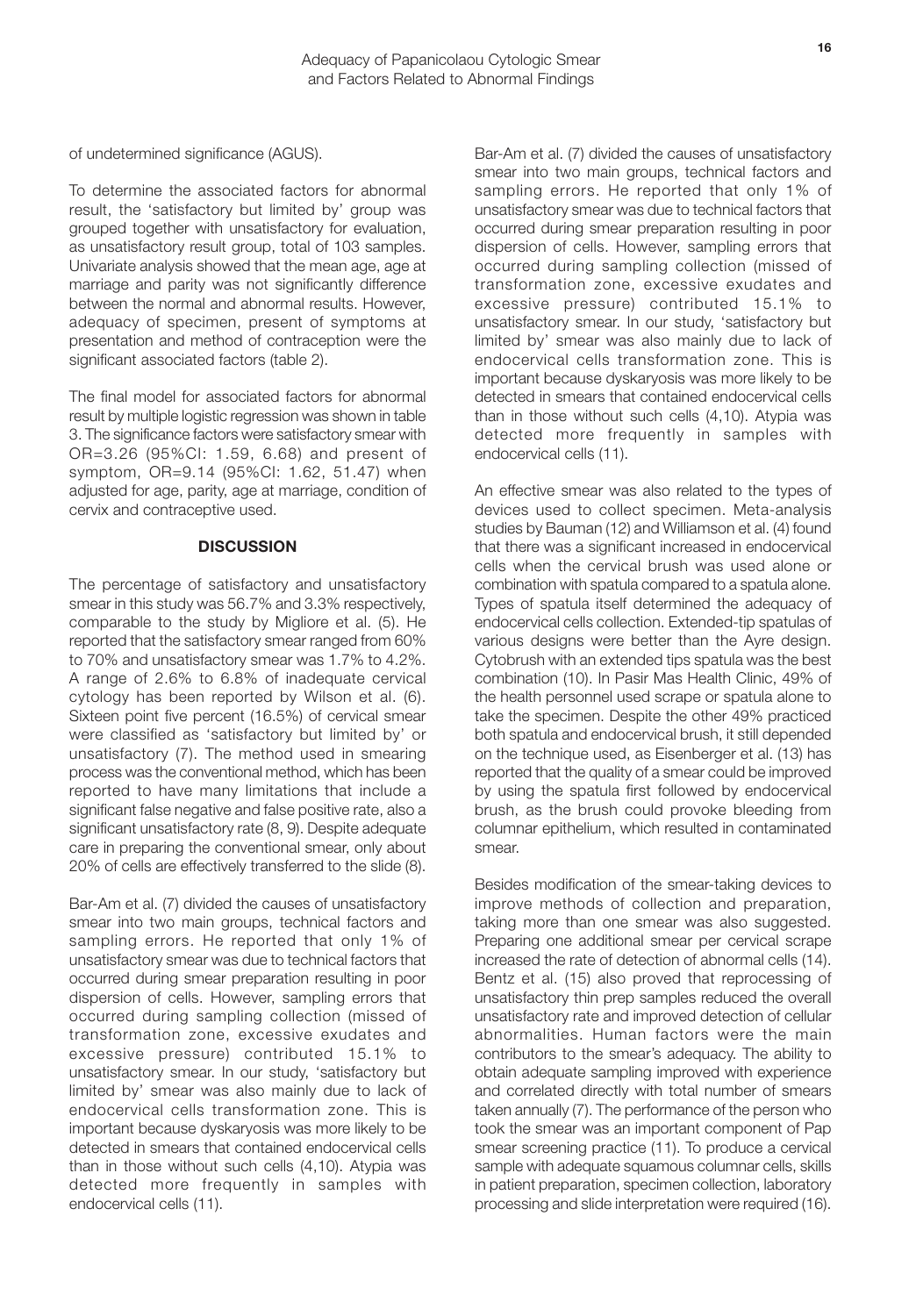Adequacy of specimen is an important associated factor for abnormal Pap smear result in this study. The risk of detection an abnormal result was three times higher when the specimen taken was satisfactory. Therefore, a good and adequate specimen is important to improve detection of abnormal cells. Further steps to improve the adequacy of specimen need to be taken seriously. The American Society for Colposcopy and Cervical Pathology recommended that Pap test result should be repeated within a short interval of two to four months in women with unsatisfactory result (17). This could prevent misdetection of abnormal cells. If the women came with symptom at presentation, either abnormal bleeding or discharge, the risk of having abnormal Pap smear result was about nine times compared to those asymptomatic. This is supported by a study by Pretorius et al. (18) that 56% of patients with cervical cancer presented with abnormal vaginal bleeding. However, in our study, there was a small sample size of women with symptom, which resulted to a wide confidence interval.

Based on the findings of this study, improvements in patient preparation, technique and health personnel skills are needed. Regular monitoring of techniques by the health personnel is important to detect the incompetence staffs in performing Pap smear. This group of staffs needs to be trained to improve their skills in obtaining satisfactory specimen. Training all staffs involved is also important to update their knowledge on current technique. Further study with larger sample size with inclusion of the health personnel information is suggested. The other simple technique suggested by Kotaska and Matisic (19) in their study, was appropriate cervical cleaning. The study has shown that routine cervical cleaning with an oversized cotton swab before obtaining Pap smear could improve its quality and enhancing the efficiency and effectiveness of cervical cancer screening. Appropriate cleaning reduced the frequency of smears with inflammatory exudates or inadequate endocervical cells, and increased frequency of smears with inadequate cellularity. To ensure optimal quality of Pap smear reading, a quality assurance program for laboratories needs to be instituted. Current

practice is that only 10% of the negative smears are re-screened but it is hoped that in the future, all of them will be re-screened.

It is also recommended that more advanced cytology technique will be used, such as liquid-based technology. It is based on the suspension of cells in preservative fluid rather than smearing on a glass slide. This results in distribution of wet well-fixed cells and reduction in debris and mucus, which will reduce the unsatisfactory smear (8). The technique has higher sensitivity than conventional method in high-risk population (16) and also in population with low incidence (9). The Papsin method, a new liquid-based cytology technique, is cost-effective in cervical cancer screening (20). However, Herbert and Johnson (21) suggested that liquid-based cytology technology need to be further assessed due to its expensive cost in term of equipment, capital cost, maintenance, consumables, training, technical preparation time, transportation and disposal liquid media. Similar view reported by Farnsworth (22) based on an Australian experience.

In conclusion, the adequacy of Pap smear specimen is an important factor for detection abnormal Pap smear results. Effort to obtain satisfactory smears need to be addressed to avoid false negative results, further delaying detection of early cervical cancer. This could be done by improving patient preparation and technique by the health personnel, and considering the used of liquid-based cytology. Further studies with larger sample size which involves several years review, and involving the health personnel skills are needed to look at the association between adequacy of specimen and abnormal results.

## **ACKNOWLEDGEMENTS**

Our sincere appreciation to all the members of District Posting Group 4, final year Medical Doctor program (2004/05), School of Medical Sciences, Universiti Sains Malaysia for their contribution. Our gratitude also went to Medical Officer of Health, Medical and Health Officer and all staffs involved at Pasir Mas Health Clinic.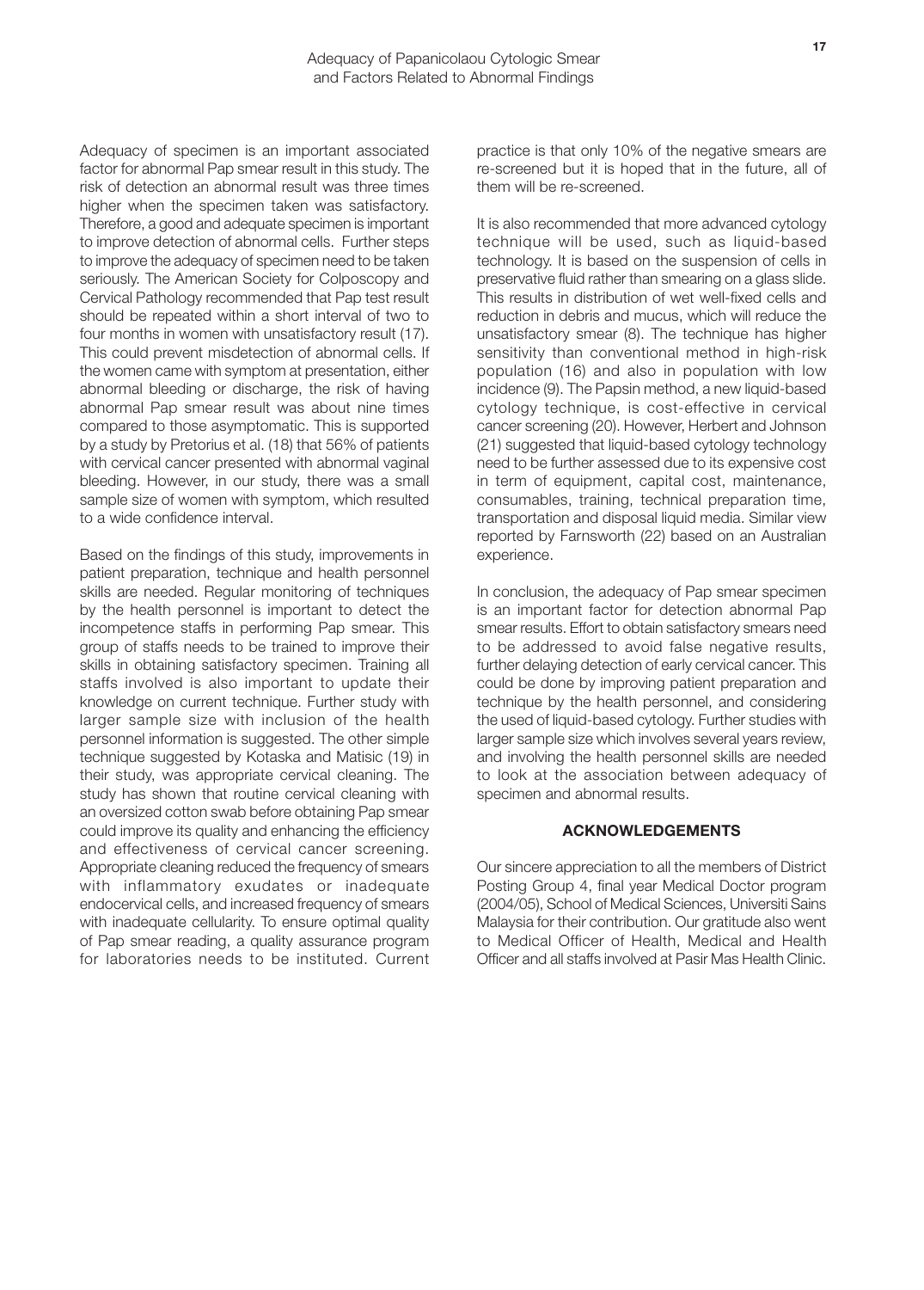| <b>Variable</b>                     | $n$ (%)   |
|-------------------------------------|-----------|
| Methods of contraception            |           |
| None                                | 133(55.9) |
| Hormon                              | 69(29.0)  |
| <b>IUCD</b>                         | 17(7.1)   |
| Others                              | 19(8.0)   |
| Hormonal status                     |           |
| Perimenopause                       | 219(92.0) |
| Postpartum                          | 12(5.0)   |
| Menopause                           | 7(3.0)    |
| Symptom at presentation             |           |
| No symptom                          | 231(97.1) |
| Abnormal bleeding                   | 5(2.1)    |
| Discharge                           | 2(0.8)    |
| Condition of cervix at presentation |           |
| Normal                              | 233(97.9) |
| Abnormal                            | 5(2.1)    |
| Methods of acquiring sample         |           |
| Cervical scrape                     | 116(49.0) |
| <b>Endocervical brush</b>           | 6(2.0)    |
| Both scrape and brush               | 116(49.0) |
| Adequacy of specimen                |           |
| Satisfactory for evaluation         | 135(56.7) |
| Satisfactory but limited by         | 95(40.0)  |
| Unsatisfactory                      | 8(3.3)    |
| Pap smear results                   |           |
| Within normal limit                 | 183(77.0) |
| BCC due to reactive changes         | 37(15.5)  |
| BCC due to infection                | 16(6.7)   |
| Squamous cell abnormalities         | 1(0.4)    |
| Glandular cells abnormalities       | 1(0.4)    |

## **Table 1. Characteristics of clinical summary and Pap smear findings in 238 samples**

IUCD Intrauterine Contraceptive Device

BCC Benign Cellular Changes

L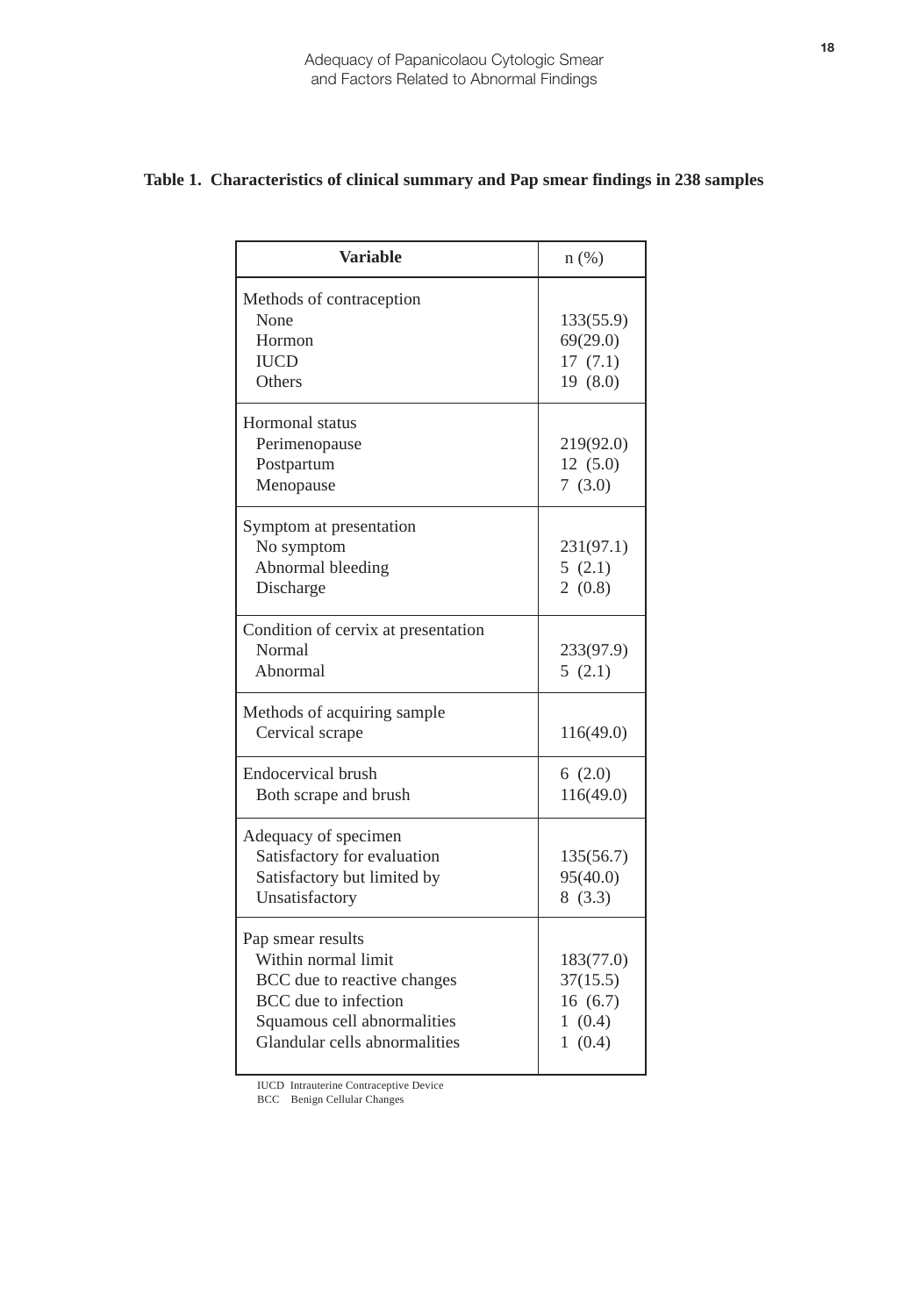| Variable                |           | Pap smear results |           | Pap smear results | $\boldsymbol{P}$   |
|-------------------------|-----------|-------------------|-----------|-------------------|--------------------|
|                         | Mean (SD) |                   | $n$ (%)   |                   | value              |
|                         | Normal    | Abnormal          | Normal    | Abnormal          |                    |
| Age (year)              | 34.7(8.1) | 35.6(8.2)         |           |                   | $0.491*$           |
| Parity                  | 4.1(2.4)  | 4.1(2.3)          |           |                   | $0.887*$           |
| Age at marriage (year)  | 22.5(4.6) | 22.4(3.9)         |           |                   | $0.488*$           |
| Condition of cervix     |           |                   |           |                   |                    |
| Normal                  |           |                   | 180(77.3) | 53(22.7)          | $1.000^{**}$       |
| Abnormal                |           |                   | 4(80.0)   | 1(20.0)           |                    |
| Adequacy of specimen    |           |                   |           |                   |                    |
| Satisfactory            |           |                   | 95(69.3)  | 42(30.7)          | $0.001^{***}$      |
| Unsatisfactory          |           |                   | 89(88.1)  | 12(11.9)          |                    |
| Symptom at presentation |           |                   |           |                   |                    |
| No                      |           |                   | 182(78.8) | 49(21.2)          | $0.007^{\ast\ast}$ |
| Yes                     |           |                   | 2(28.6)   | 5(71.4)           |                    |
| Method of contraception |           |                   |           |                   |                    |
| None                    |           |                   | 99(75.0)  | 33(25.0)          | ***<br>0.037       |
| <b>IUCD</b>             |           |                   | 12(60.0)  | 8(40.0)           |                    |
| Hormonal                |           |                   | 60(85.7)  | 10(14.3)          |                    |

# **Table 2. Associated factors for abnormal Pap smear results by univariate analysis**

 $*$  Independent t test \*\* Fisher s Exact test

\*\*\* Chi square test

 $\rm SD$ **Standard Deviation** 

Frequency  $\mathbf n$ 

IUCD Intrauterine Contraceptive Device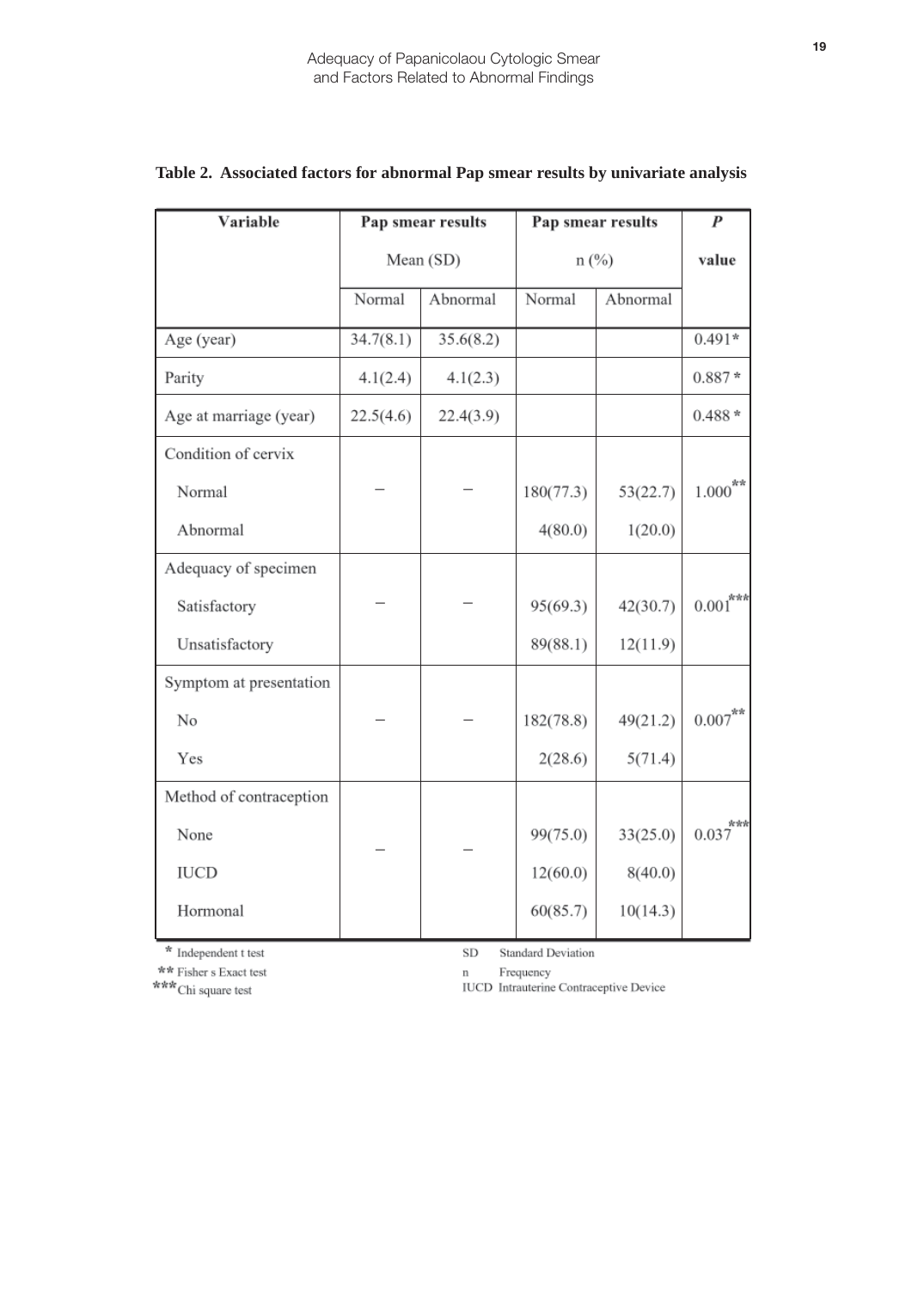| Variable                | <b>Crude OR</b><br><b>Adjusted OR</b> |                 | P value |
|-------------------------|---------------------------------------|-----------------|---------|
|                         | $(95\% \text{ CI for OR})$            | (95% CI for OR) |         |
| Adequacy of specimen    |                                       |                 | 0.001   |
| Unsatisfactory          |                                       | 1               |         |
| Satisfactory            | 3.28                                  | 3.26            |         |
|                         | (1.62, 6.63)                          | (1.59, 6.68)    |         |
| Symptom at presentation |                                       |                 | 0.012   |
| No                      |                                       | 1               |         |
| Yes                     | 9.29                                  | 9.14            |         |
|                         | (1.75, 49.32)                         | (1.62, 51.47)   |         |

## **Table 3. Associated factors for abnormal Pap smear results by Multiple Logistic Regression**

Adjusted for age, parity, age at marriage, condition of cervix and contraceptive used

Specificity=98.9%, sensitivity=9.3%, overall %=78.6%

ROC curve: Area under the curve=0.657 (95% CI: 0.576, 0.738)

p value for Hosmer Lemeshow test: 0.280

OR: Odds Ratio

## **REFERENCES**

- *1. Chee H.L., Rashidah S., Shamsuddin K. and Sharifah Zainiyah S.Y. Knowledge and practice of breast self examination and Pap smear screening among a group of electronics women worker. Med J Malaysia 2003; 58(3): 320–329.*
- *2. National Health Morbidity Survey II. Ministry of Health Malaysia. 1996.*
- *3. Hendry J.A. and Wadehra V. Influence of smear quality on the rate of detecting significant cervical cytological abnormalities. Acta Cytol 1996; 40: 529–535.*
- *4. Williamson S.L.H., Hair T. and Wadehra V. The effects of different sampling techniques on smear quality and the diagnosis of cytological abnormalities in cervical screening. Cytopathology 1997; 8: 118–195.*
- *5. Migliore G., Rossi E., Aldovini A., Mudu P., Alderisio M., Giovagnoli R. et al. Variation in the assessment of adequacy in cervical smears. Cytopathology 2001; 12: 377–382.*
- *6. Wilson J.D., French R., Branch T. and Sutton J. Inadequate cervical cytology – the need to audit individual*

*smear takers' inadequate rates. Cytopathology 1999; 10: 107–111.*

- *Bar-Am A., Jakov Niv and Segal A. Taking a satisfactory cervical cytologic smear. Is it really an easy procedure? Acta Cytol 1997; 41: 1781–1784. 7.*
- *Grace A., Kay E. and Leader M. Liquid-based preparation in cervical cytology screening. Current Diag. Pathol 2001; 7 (12): 91–95. 8.*
- *Weintraub J. and Morabia A. Efficacy of a liquid-based thin layer method for cervical cancer screening in a population with a low incidence of cervical cancer. Diagn Cytopathol. 2000; 22(1): 52-9. 9.*
- *Martin-Hirsch P., Lilford R., Jarvis G. and Kitchener H.C. Efficacy of cervical-smear collection devices: a systematic review and meta-analysis. Lancet 1999; 354: 1763–770. 10.*
- *Celasun B. Presence of endocervical cells and number of slides in cervicovaginal smears. Acta Cytol 2001; 45: 730–734. 11.*